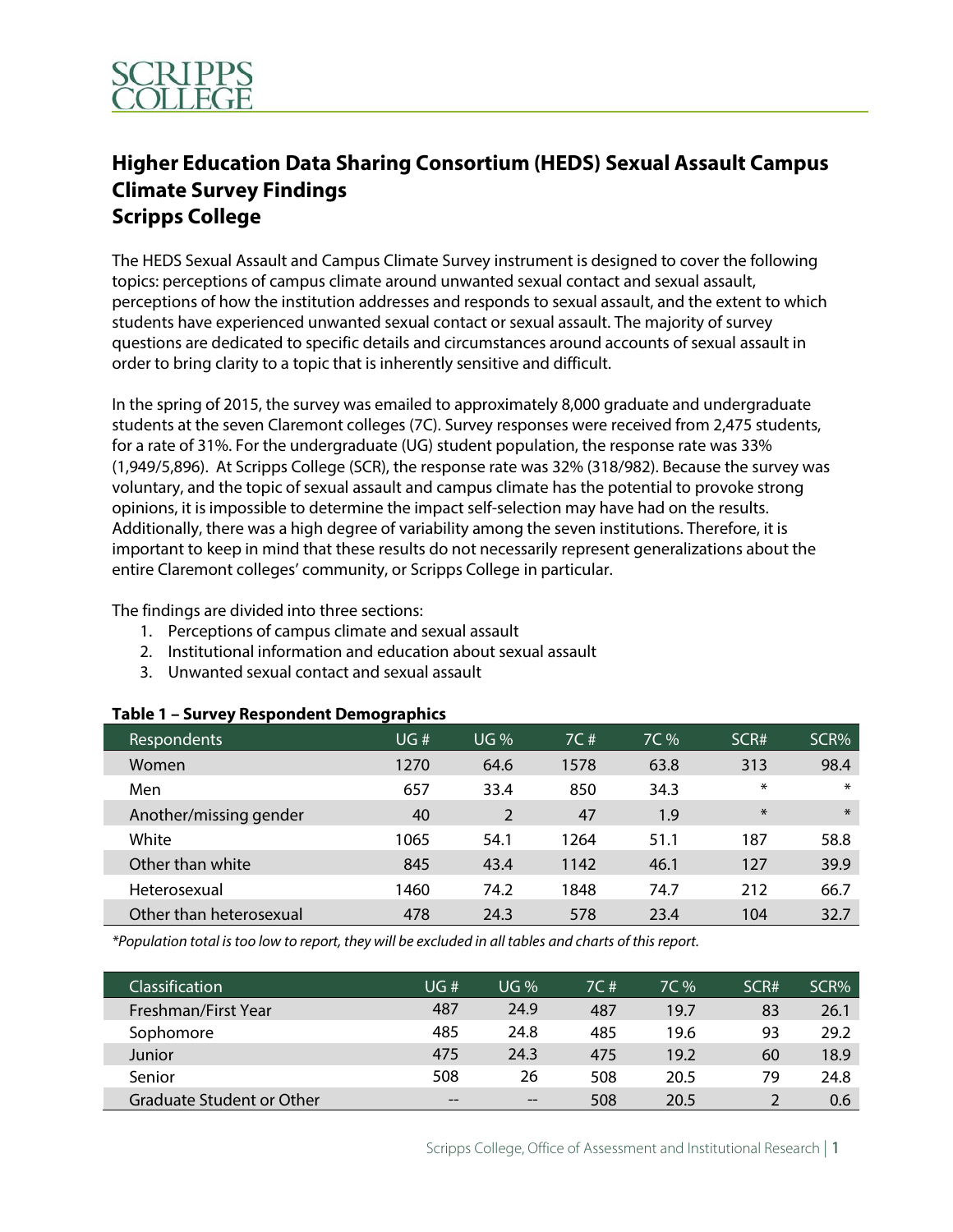

## **SECTION 1: PERCEPTIONS OF CAMPUS CLIMATE AND SEXUAL ASSAULT**

Students responded to the following questions using a 5-point scale, where 5 represents strongly agree, 4 is agree, 3 is neither agree nor disagree, 2 is disagree, and 1 is strongly disagree.

General views on campus climate are very positive. Over 90% of all 7C respondents agree or strongly agree that they feel safe on their campus; that figure is 80% for undergraduate respondents only and 89% for Scripps respondents.

#### **Table 2 – Responses to Questions About General Climate**

| Questions about general climate                                  | UG   | 7 <sup>C</sup> | SCR  |
|------------------------------------------------------------------|------|----------------|------|
|                                                                  | Mean | Mean           | Mean |
| Faculty, staff, and administrators respect what students think   | 3.98 | 4.01           | 4.07 |
| Faculty, staff, and administrators concern for students' welfare | 4.22 | 4.21           | 4.23 |
| Faculty, staff, and administrators treat students fairly         | 3.93 | 3.96           | 4.01 |
| Student concern about welfare of other students                  | 4.17 | 4.12           | 4.30 |
| I feel valued in the classroom/learning environment              | 4.19 | 4.19           | 4.23 |
| I feel close to people on this campus                            | 4.11 | 4.01           | 4.07 |
| I feel part of the community                                     | 4.00 | 3.94           | 3.97 |
| I feel safe on this campus                                       | 4.34 | 4.34           | 4.34 |

However, differences were observed among various populations as seen in Chart 1 below.

### **Chart 1 – Disaggregated responses to the statement** *I feel safe on this campus*

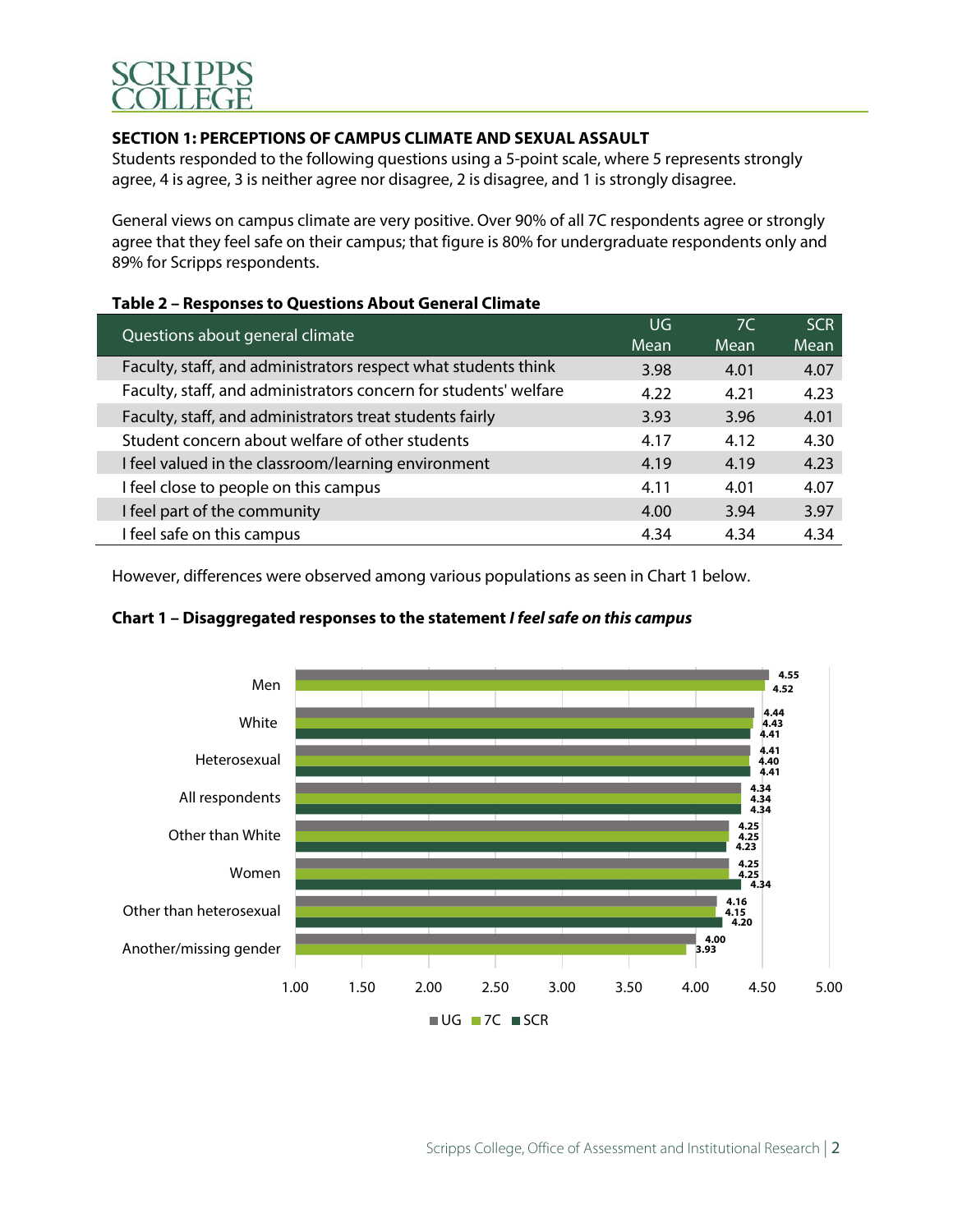Views about the institutional response to difficult or dangerous situations are slightly lower than those on campus climate, but remain positive.

| <u> Table 3 – Responses to questions about un ituit or uangerous situations</u> |             |            |                    |  |  |  |
|---------------------------------------------------------------------------------|-------------|------------|--------------------|--|--|--|
| Difficult or dangerous situations                                               | UG.<br>Mean | 7C<br>Mean | <b>SCR</b><br>Mean |  |  |  |
|                                                                                 |             |            |                    |  |  |  |
| Officials protect students from harm                                            | 3.86        | 3.72       | 3.70               |  |  |  |
| Officials would handle a crisis well                                            | 3.47        | 3.54       | 3.51               |  |  |  |
|                                                                                 |             |            |                    |  |  |  |
| Officials respond quickly in difficult situations                               | 3.51        | 3.54       | 3.54               |  |  |  |
|                                                                                 |             |            |                    |  |  |  |
| Officials handle incidents in fair and responsible manner                       | 3.48        | 3.51       | 3.58               |  |  |  |
| There is a good support system for students going through                       |             |            |                    |  |  |  |
| difficult times                                                                 | 3.44        | 3.47       | 3.49               |  |  |  |

## **Table 3 – Responses to questions about difficult or dangerous situations**

While most respondents from the 7Cs (including undergraduates) and Scripps believe that other students would intervene if they witnessed a sexual assault, 42.2% UG and 39% 7C and 32% SCR still think that she/he or one of their friends is at risk for being sexually assaulted on campus or during offcampus events or programs sponsored by the institution. 46.5% UG and over half of 7C respondents and 43% SCR respondents perceive the number of sexual assaults that occur on campus or during offcampus events or programs sponsored by their institution to be low.

#### **Table 4 – Responses to questions about views on sexual assault**

| Views on sexual assault at institution                            | UG   | 7C   | SCR  |
|-------------------------------------------------------------------|------|------|------|
|                                                                   | Mean | Mean | Mean |
|                                                                   |      |      |      |
| Low number of sexual assaults on campus                           | 3.29 | 3.42 | 3.18 |
|                                                                   |      |      |      |
| Don't believe I or one of my friends is at risk of sexual assault | 2.95 | 3.11 | 2.82 |
|                                                                   |      |      |      |
| Students would intervene if they witnessed a sexual assault       | 3.78 | 3.82 | 4.00 |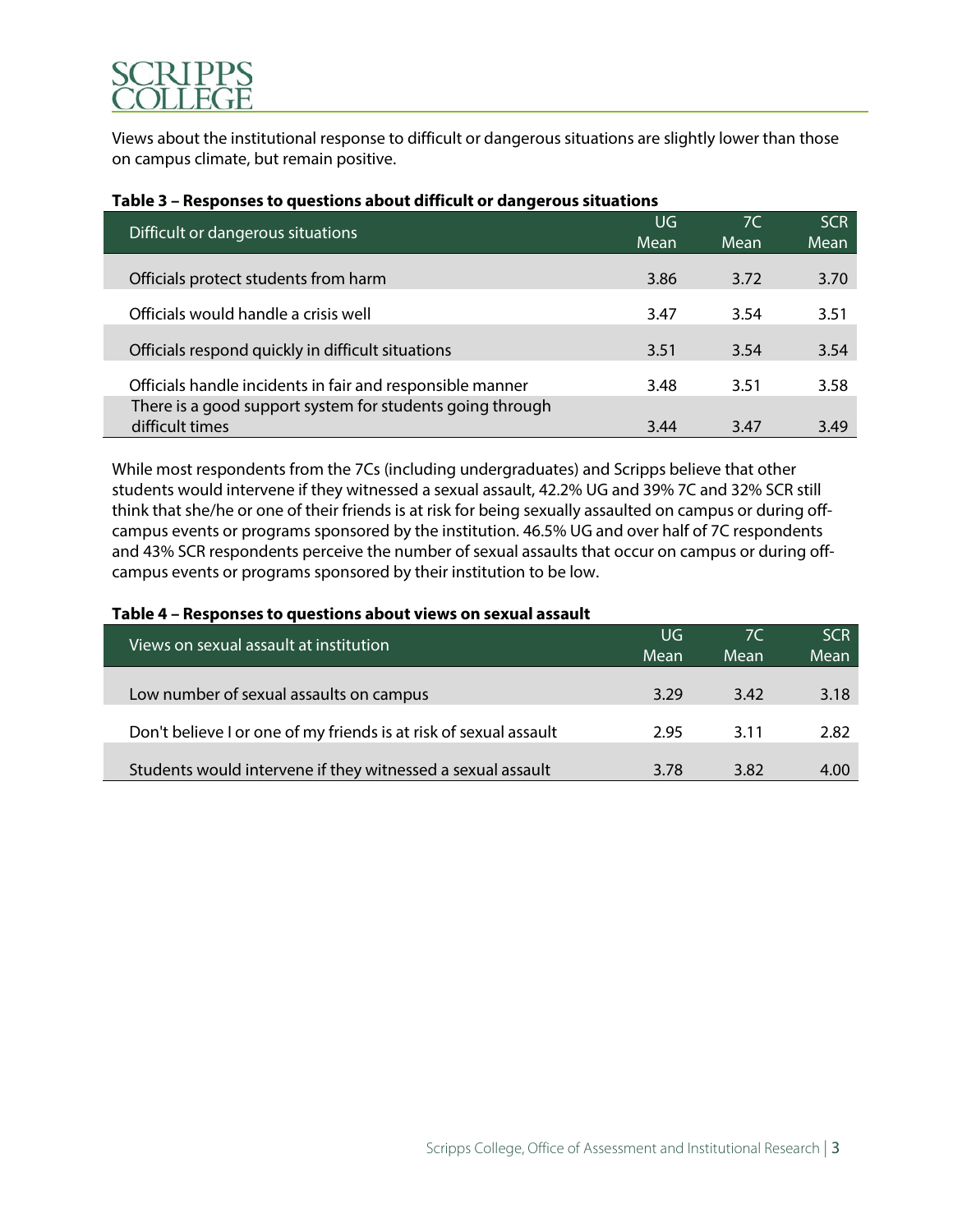

Once again, differences were observed among certain populations, as seen in Chart 2.



## **Chart 2 – Disaggregated responses to the statement** *I believe that students would intervene if they witnessed a sexual assault*

## **SECTION 2: INSTITUTIONAL INFORMATION AND EDUCATION ABOUT SEXUAL ASSAULT**

Responses regarding information and education on sexual assault provided by institution varied.

| UG: Did you receive information or education from institution about  | % Yes | % No | % Unsure |
|----------------------------------------------------------------------|-------|------|----------|
| What sexual assault is and how to recognize it                       | 85.6  | 6.6  | 7.0      |
| How to report an incident of sexual assault                          | 59.5  | 19.6 | 20.0     |
| Confidential resources for sexual assault and how to locate them     | 59.4  | 19.4 | 20.3     |
| Procedures for investigating a sexual assault                        | 37.7  | 40.3 | 21.0     |
| Action you can take to help prevent sexual assault                   | 77.2  | 12.6 | 9.3      |
|                                                                      |       |      |          |
| 7C: Did you receive information or education from institution about  | % Yes | % No | % Unsure |
| What sexual assault is and how to recognize it                       | 74.8  | 13.3 | 10.8     |
| How to report an incident of sexual assault                          | 55.0  | 23.3 | 20.5     |
| Confidential resources for sexual assault and how to locate them     | 53.2  | 23.5 | 22.1     |
| Procedures for investigating a sexual assault                        | 33.7  | 42.2 | 22.9     |
| Action you can take to help prevent sexual assault                   | 67.2  | 18.9 | 12.6     |
|                                                                      |       |      |          |
| SCR: Did you receive information or education from institution about | % Yes | % No | % Unsure |
| What sexual assault is and how to recognize it                       | 88.7  | 6.0  | 5.0      |
| How to report an incident of sexual assault                          | 63.2  | 17.9 | 18.6     |
| Confidential resources for sexual assault and how to locate them     | 63.2  | 17.3 | 18.6     |
| Procedures for investigating a sexual assault                        | 41.2  | 37.7 | 20.8     |
| Action you can take to help prevent sexual assault                   | 77.4  | 11.9 | 10.1     |

## **Table 5 – Responses to questions about information or education**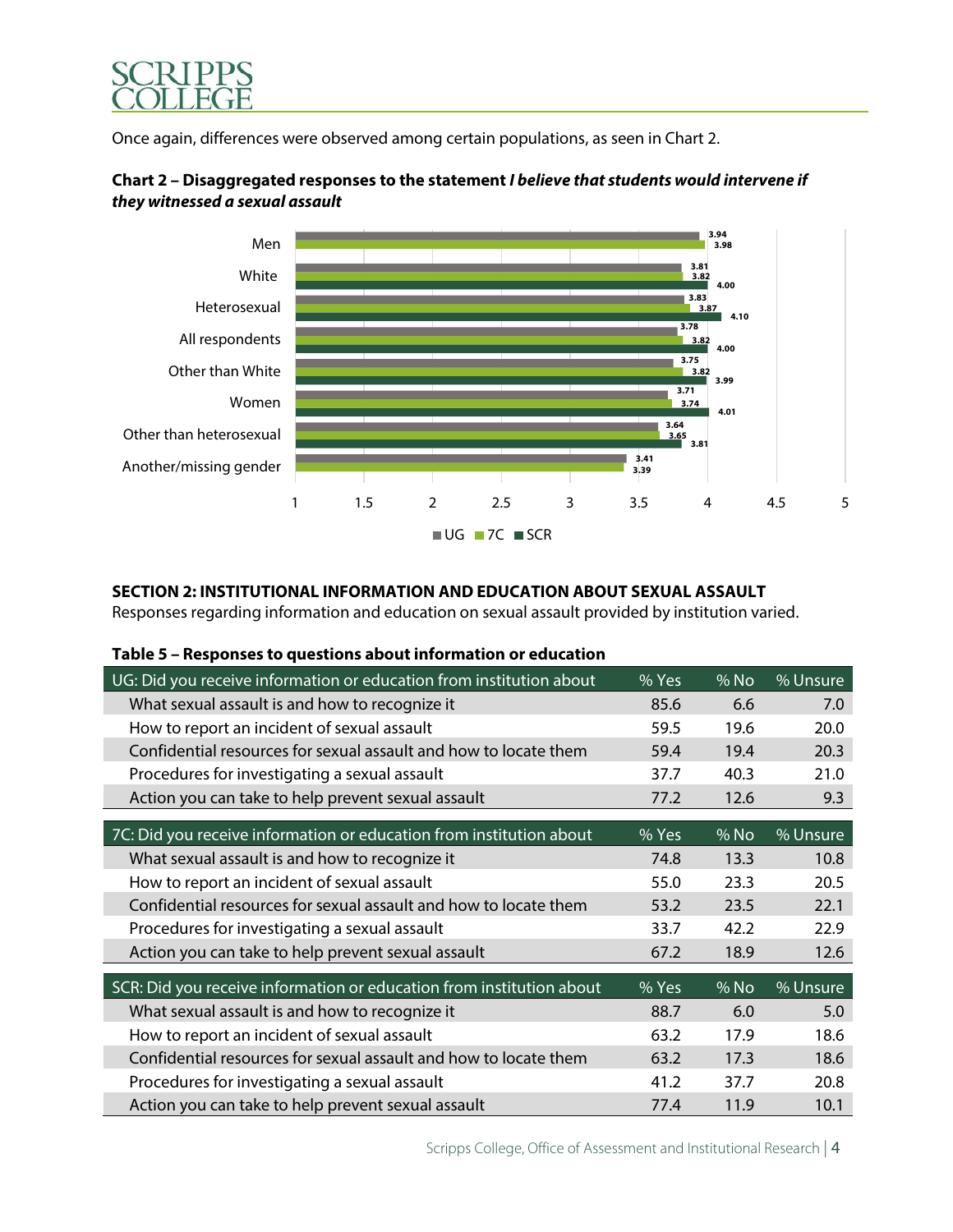



#### **Chart 3 - Respondent recollection and ratings of institutional information and education**

#### **SECTION 3: UNWANTED SEXUAL CONTACT AND SEXUAL ASSAULT**

Most respondents have never experienced unwanted sexual contact in the forms defined below:

**Unwanted verbal behaviors** – such as someone making sexual comments about your body; someone making unwelcome sexual advances, propositions, or suggestions to you; or someone telling you sexually offensive jokes or kidding about your sex or gender-specific traits

**Unwanted nonverbal behaviors** – such as sending you sexual emails, texts, or pictures; posting sexual comments about you on blogs or social media; showing you sexually offensive pictures or objects; leering at you or making lewd gestures towards you; or touching oneself sexually in front of you

**Unwanted brief physical contact** – such as someone briefly groping you, rubbing sexually against you, pinching you, or engaging in any other brief inappropriate or unwelcome touching of your body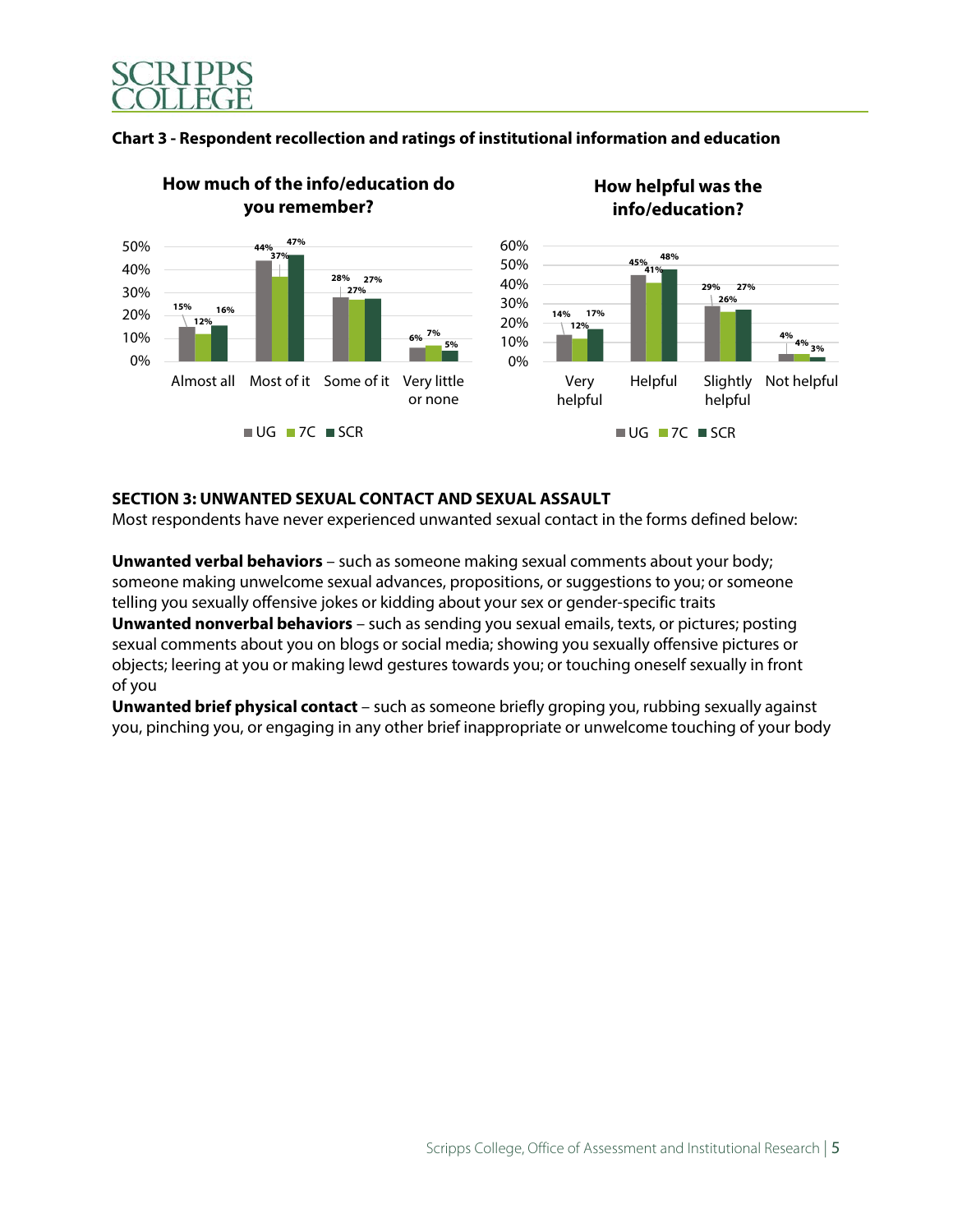

## **Chart 4 – Frequency of unwanted sexual contact while on campus or while off campus during events or programs sponsored by the institution**



## **UG Unwanted Sexual Contact**

## **7C Unwanted Sexual Contact**



## **SCR Unwanted Sexual Contact**

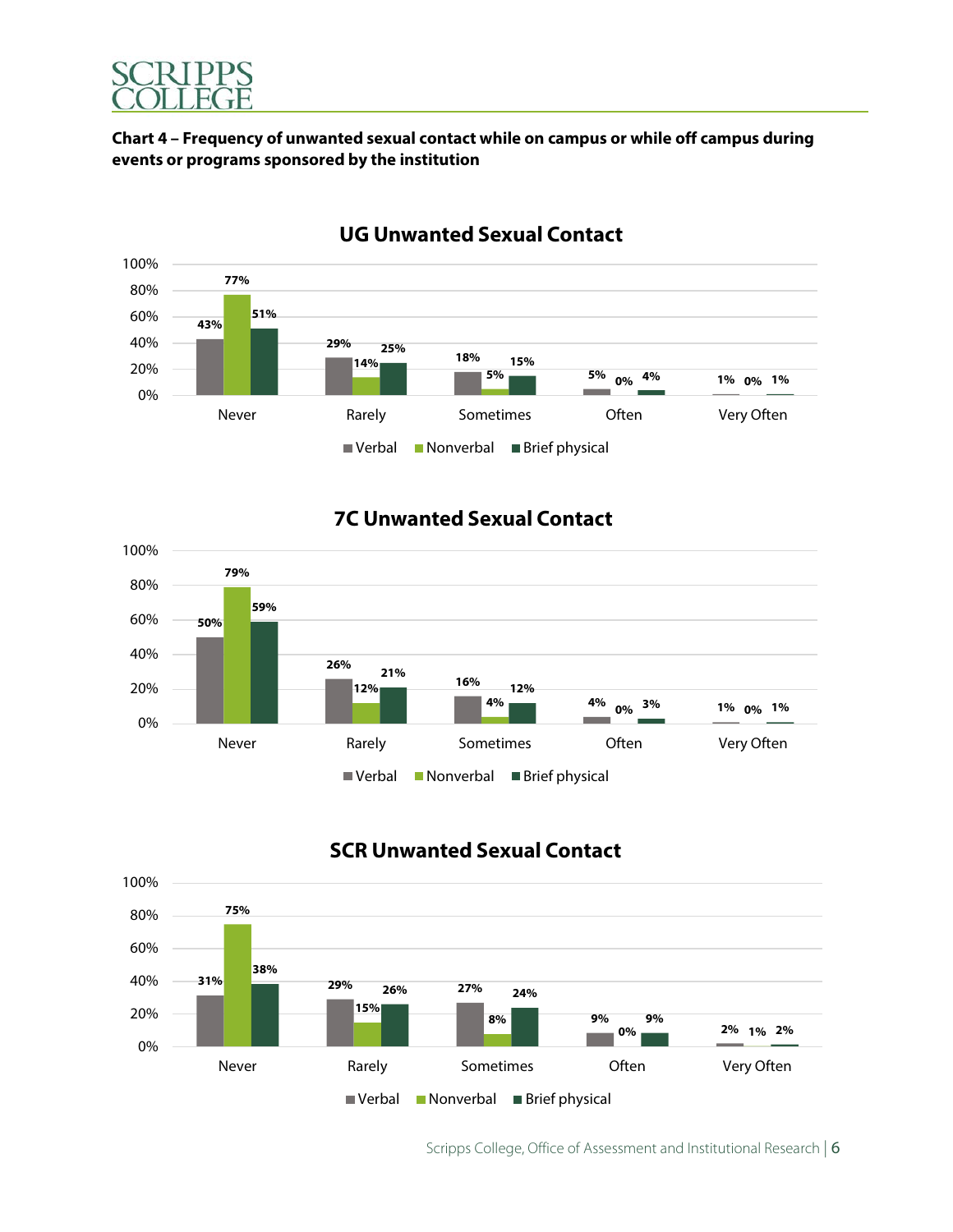

## **Chart 5 – Disaggregated percentages of unwanted verbal behaviors experienced** *often or very often*

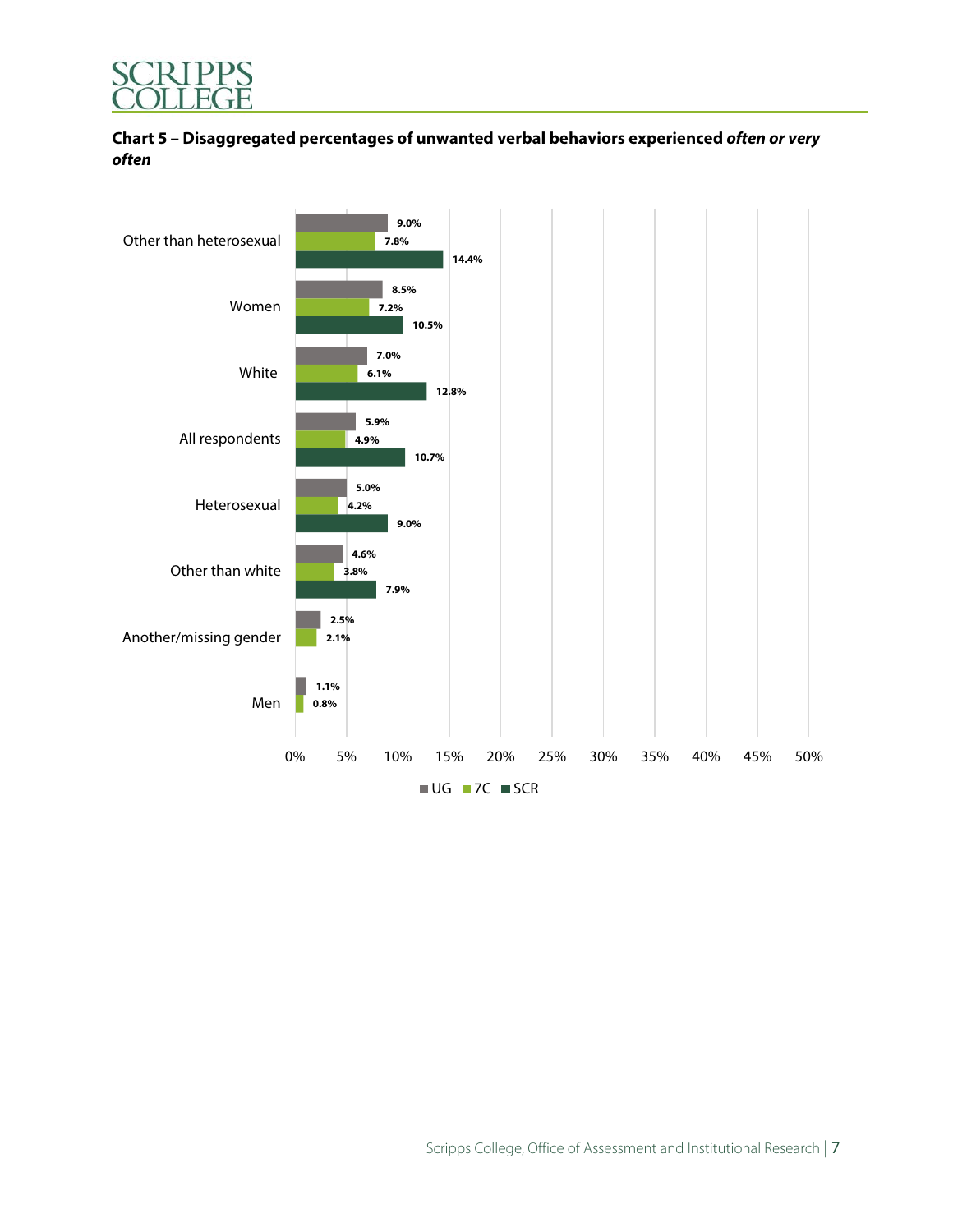

In response to the question, "Has anyone **attempted, but not succeeded in**, sexually assaulting you while you were on campus or while you were off campus during an event or program sponsored by your institution?," 8.1% of UG and 6.7% of 7C and 11% of SCR respondents answered yes. An additional 5.4% of UG and 4.7% of 7C and 6.9% of SCR respondents suspected that someone attempted to sexually assault them, but were not certain.



## **Chart 6 – Attempted sexual assaults**

## **7C Attempted Sexual Assaults**



## **SCR Attempted Sexual Assaults**

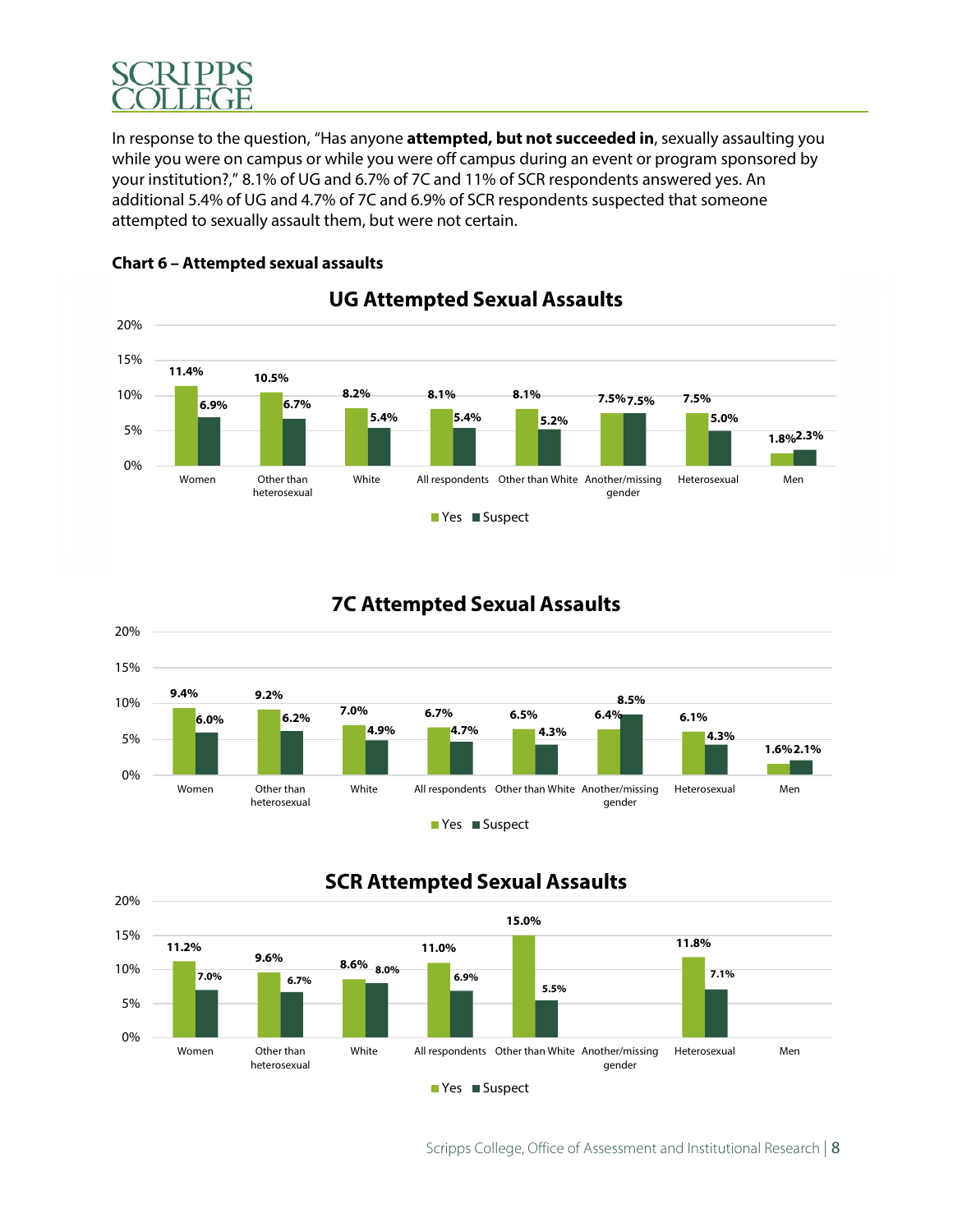8.9% of UG and 7.2% of 7C and 11% of SCR survey respondents indicated that they had been sexually assaulted while they were on campus or while off campus at an event or program sponsored by their institution. An additional 3.9% of UG and 3.3% of 7C and 4.7% of SCR respondents suspect that someone sexually assaulted them, but were not certain.



## **Chart 7 – Reported incidents of sexual assault**





■ Yes ■ Suspect

gender

# **SCR Incidents of Sexual Assault**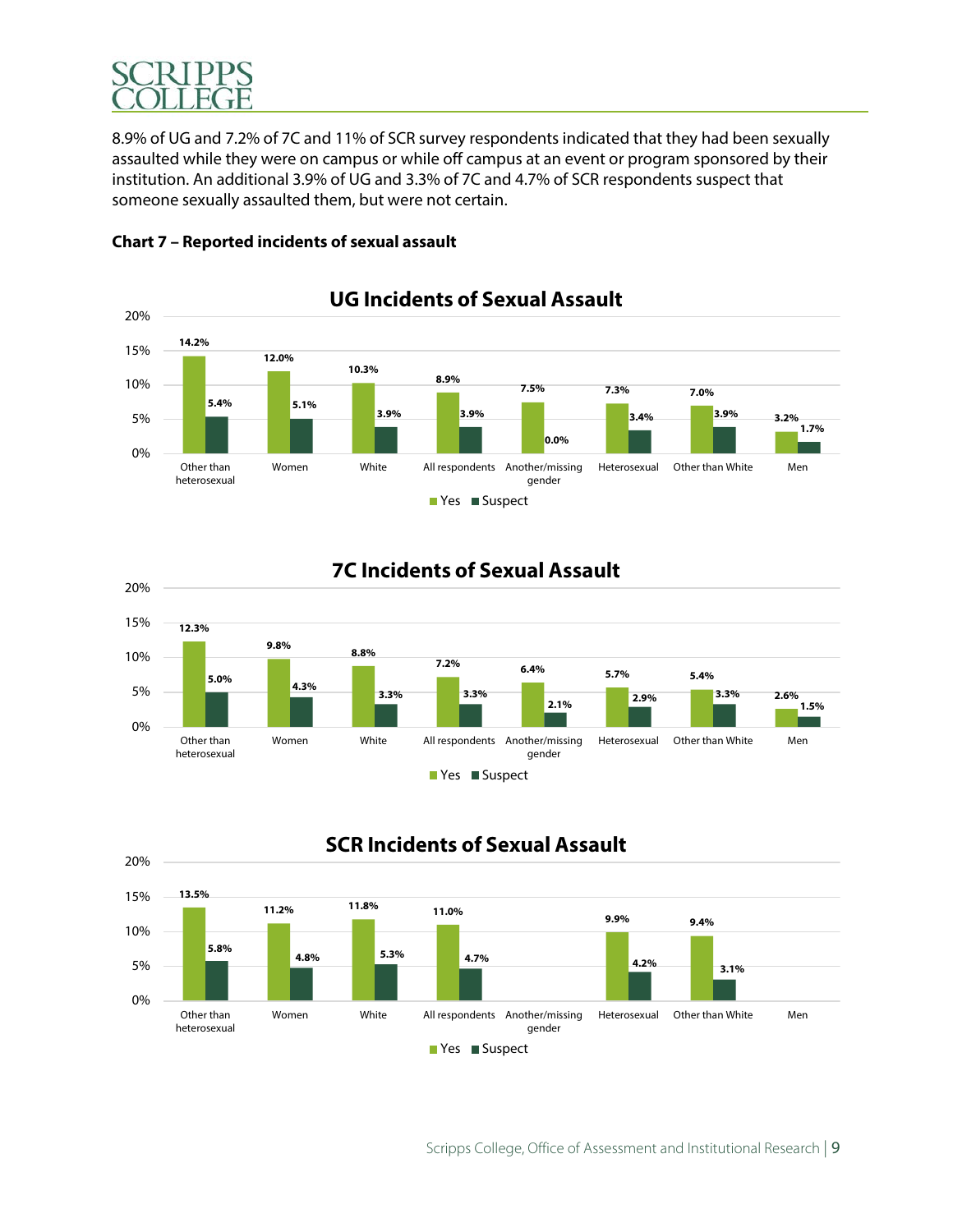

Most reported incidents of sexual assault involve touching, over half involve sex – anal, oral, or vaginal.

**Touching of a sexual nature** - kissing you, touching of private parts, grabbing, fondling, rubbing up against you in a sexual way, even if it was over your clothes

**Oral sex** - someone's mouth or tongue making contact with your genitals, or your mouth or tongue making contact with someone else's genitals

**Vaginal sex** - someone's penis being put in your vagina, or your penis being put into someone else's vagina

**Anal sex** - someone's penis being put in your anus, or your penis being put into someone else's anus **Anal or vaginal penetration** - with a body part other than a penis or tongue, or by an object, like a bottle or candle

| Which of the following happened                             | UG%  | 7C % | SCR % |
|-------------------------------------------------------------|------|------|-------|
| Touching of a sexual nature                                 | 86.9 | 87.2 | 88.6  |
| Oral sex                                                    | 18.8 | 19.6 | 17.1  |
| Vaginal sex                                                 | 38.1 | 38.0 | 25.7  |
| Anal sex                                                    | 4.5  | 5.6  | 5.7   |
| Anal or vaginal penetration with other than penis or tonque | 6.3  | 6.7  | 8.6   |

#### **Table 6 – Types of sexual contact occurring during the sexual assault**

Sexual assault frequently occurs when students are in susceptible situations; over 40% of UG and 7C and 31% of SCR assaulted students said they were unable to provide consent or stop what was happening because they were incapacitated. The majority of incidents involve either the assaulter or the assaulted drinking alcohol.

#### **Table 7 – Involvement of force, drugs, or alcohol in sexual assaults**

| Did this incident involve                                                                       | <b>UG%</b><br><b>YES</b> | 7C %<br><b>YES</b> | SCR %<br><b>YES</b> |
|-------------------------------------------------------------------------------------------------|--------------------------|--------------------|---------------------|
| Other people threatening physical force, coercion, or intimidation                              | 29.0                     | 29.1               | 31.4                |
| Other people using physical force                                                               | 43.8                     | 43.2               | 42.9                |
| Other people drinking alcohol                                                                   | 74.4                     | 73.7               | 74.3                |
| Other people using drugs                                                                        | 19.9                     | 20.1               | 20.0                |
| Your drinking alcohol                                                                           | 64.8                     | 64.2               | 60.0                |
| Your voluntarily taking or using drugs                                                          | 11.4                     | 11.2               | 14.3                |
| Your being given a drug without knowledge or consent                                            | 1.7                      | 1.7                | 0.0                 |
| Were you unable to provide consent or stop what was happening<br>because you were incapacitated | 40.9                     | 41.9               | 31.4                |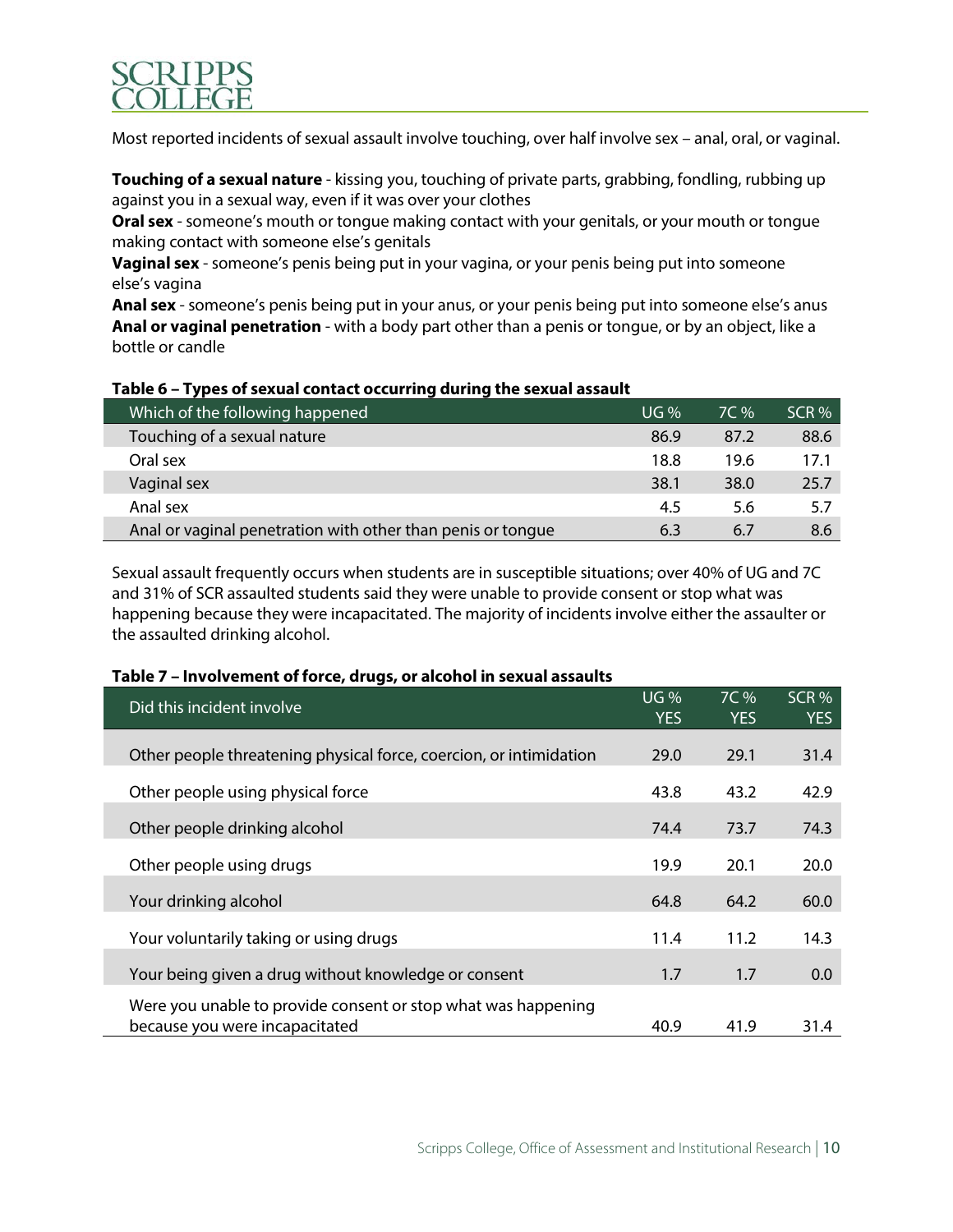

Many sexual assaults **occur** during the students' first year and through the completion of their second year. However, about half of the students who were sexually assaulted experienced multiple incidents and were asked to think about one incident for the survey.





## **UG When did this occur?**

## **7C When did this occur?**



# **SCR When did this occur?**

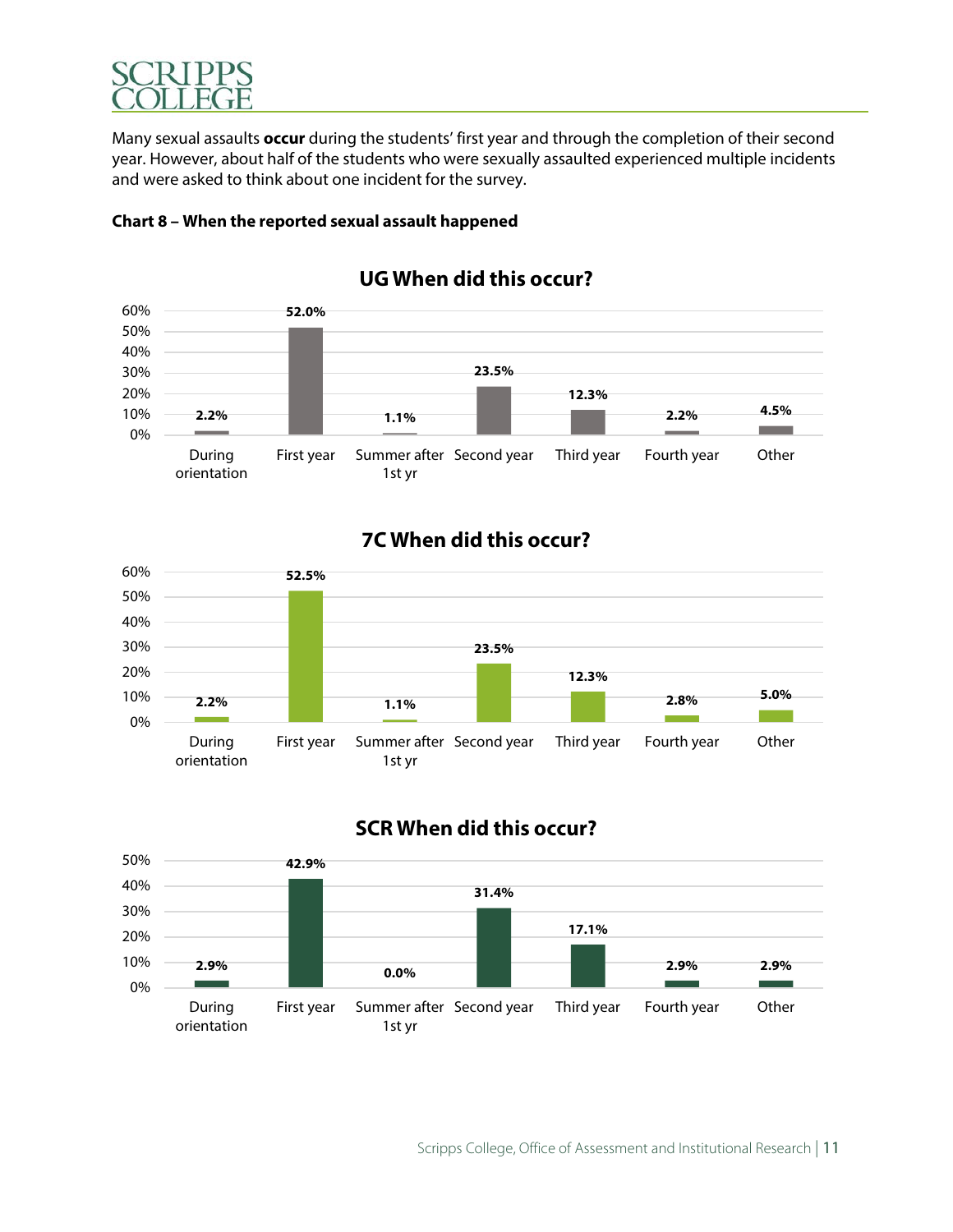

The largest proportions of sexual assault **reporters** were juniors or seniors.





## **UG Class Year of Respondents Indicating Sexual Assault**

## **7C Class Year Respondents Indicating Sexual Assault**





# **SCR Class Year Respondents Indicating Sexual Assault**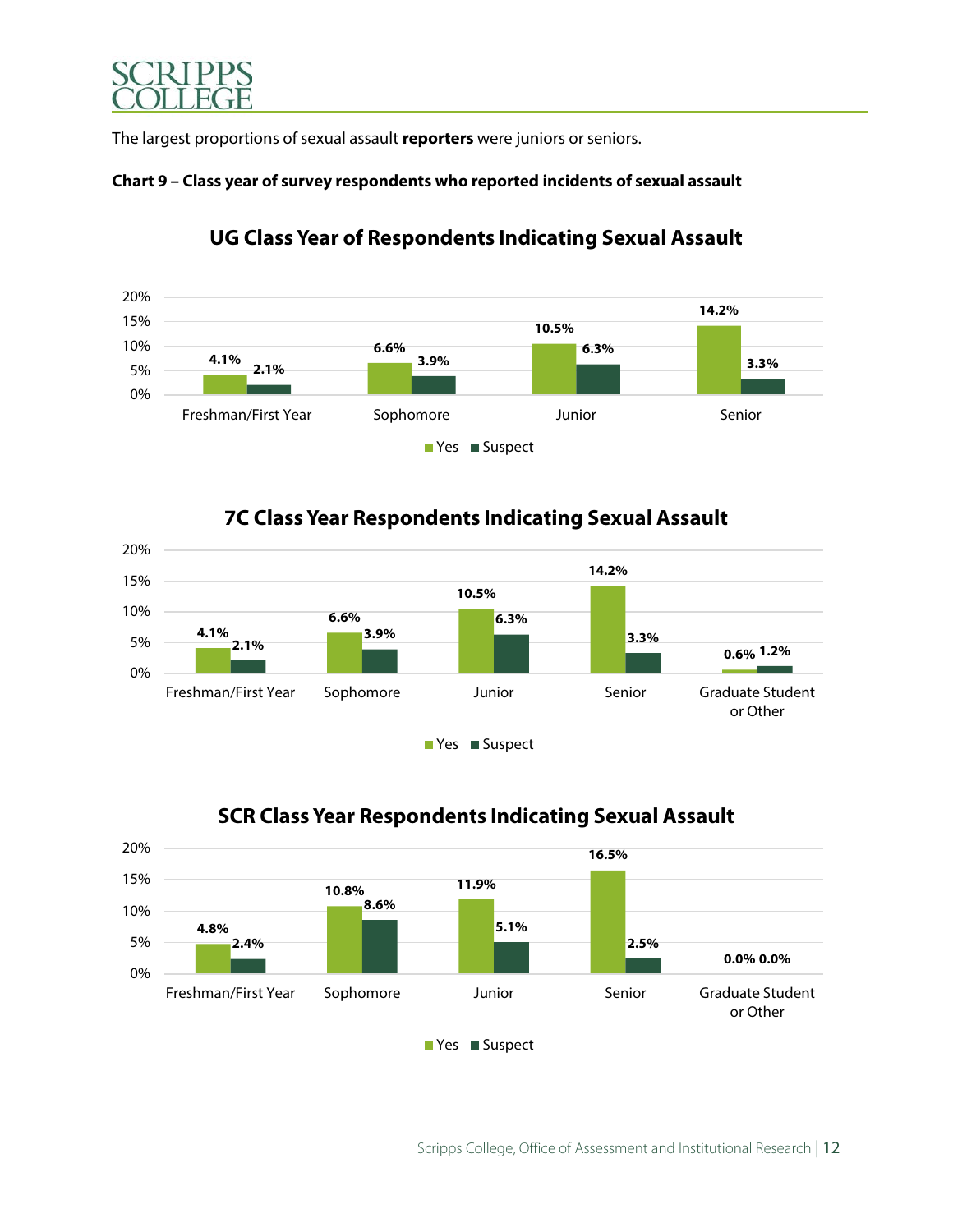In the majority of the incidents reported, males were the primary assaulters. Most assaults occurred on campus, in a residential building, or at another college or university.

| Sex of the assaulter   | UG            | 7C   | SCR  | Location of sexual assault  | UG   | 7C   | <b>SCR</b> |
|------------------------|---------------|------|------|-----------------------------|------|------|------------|
|                        | $\frac{0}{0}$ | $\%$ | %    |                             | $\%$ | $\%$ | $\%$       |
|                        |               |      |      | On campus, in a residential |      |      |            |
| Female                 | 8.5           | 8.9  | 2.9  | building                    | 60.8 | 60.1 | 31.4       |
|                        |               |      |      | On campus, in a             |      |      |            |
| Male                   | 89.8          | 89.4 | 94.3 | nonresidential building     | 6.8  | 7.9  | 2.9        |
|                        |               |      |      | Off campus, another         |      |      |            |
| Both males and females | 1.1           | 1.1  | 2.9  | college/university          | 26.1 | 25.8 | 62.9       |
|                        |               |      |      | Off campus, not             |      |      |            |
| l do not know          | 0.6           | 0.6  | 0.0  | College/university          | 5.7  | 6.2  | 2.9        |
|                        |               |      |      |                             |      |      |            |

## **Table 8: Sex of the assaulter and the location where the assault occurred**

For UG and 7C, 60% of the assaulters were students at their own institution and an additional 36%- 37% were students at another institution. For Scripps respondents, 89% of the assaulters were students at another school. In nearly half of these reported cases at SCR, the assaulter was a stranger, while 31% were identified as casual dates or hookups, followed by a nonromantic friend or acquaintance (26%), and ex-romantic partners (11%).

#### **Table 9 – Institutional affiliation and relationship to the assaulter**

| Was the person who sexually assaulted you                        | $UG$ % | $7C\%$ | SCR % |
|------------------------------------------------------------------|--------|--------|-------|
| A student at my institution                                      | 60.2   | 60.3   | 5.7   |
| A student at another school                                      | 36.9   | 36.3   | 88.6  |
| A faculty, staff member, or administrator at my institution      | 0.6    | 0.6    | 0.0   |
| A faculty, staff member, or administrator at another institution | 0.0    | 0.0    | 0.0   |
| Not affiliated with school or another school                     | 4.0    | 3.9    | 0.0   |
| l do not know                                                    | 1.0    | 45     | 8.6   |

| Relationship to assaulter          | <b>UG</b> % | 7C % | SCR % |
|------------------------------------|-------------|------|-------|
| Stranger                           | 32.4        | 31.8 | 48.6  |
| Nonromantic friend or acquaintance | 48.9        | 49.2 | 25.7  |
| Casual date or hookup              | 23.3        | 22.9 | 31.4  |
| Current romantic partner           | 4.0         | 3.9  | 2.9   |
| Ex-romantic partner                | 8.5         | 8.4  | 11.4  |
| College professor or instructor    | 0.0         | 0.0  | 0.0   |
| College staff member               | 0.0         | 0.0  | 0.0   |
| College administrator              | 0.0         | 0.0  | 0.0   |
| Employer/supervisor                | 0.6         | 0.6  | 0.0   |
| Coworker                           | 0.6         | 0.6  | 0.0   |
| Family member                      | 0.0         | 0.6  | 0.0   |
| Other                              | 4.5         | 5.0  | 0.0   |